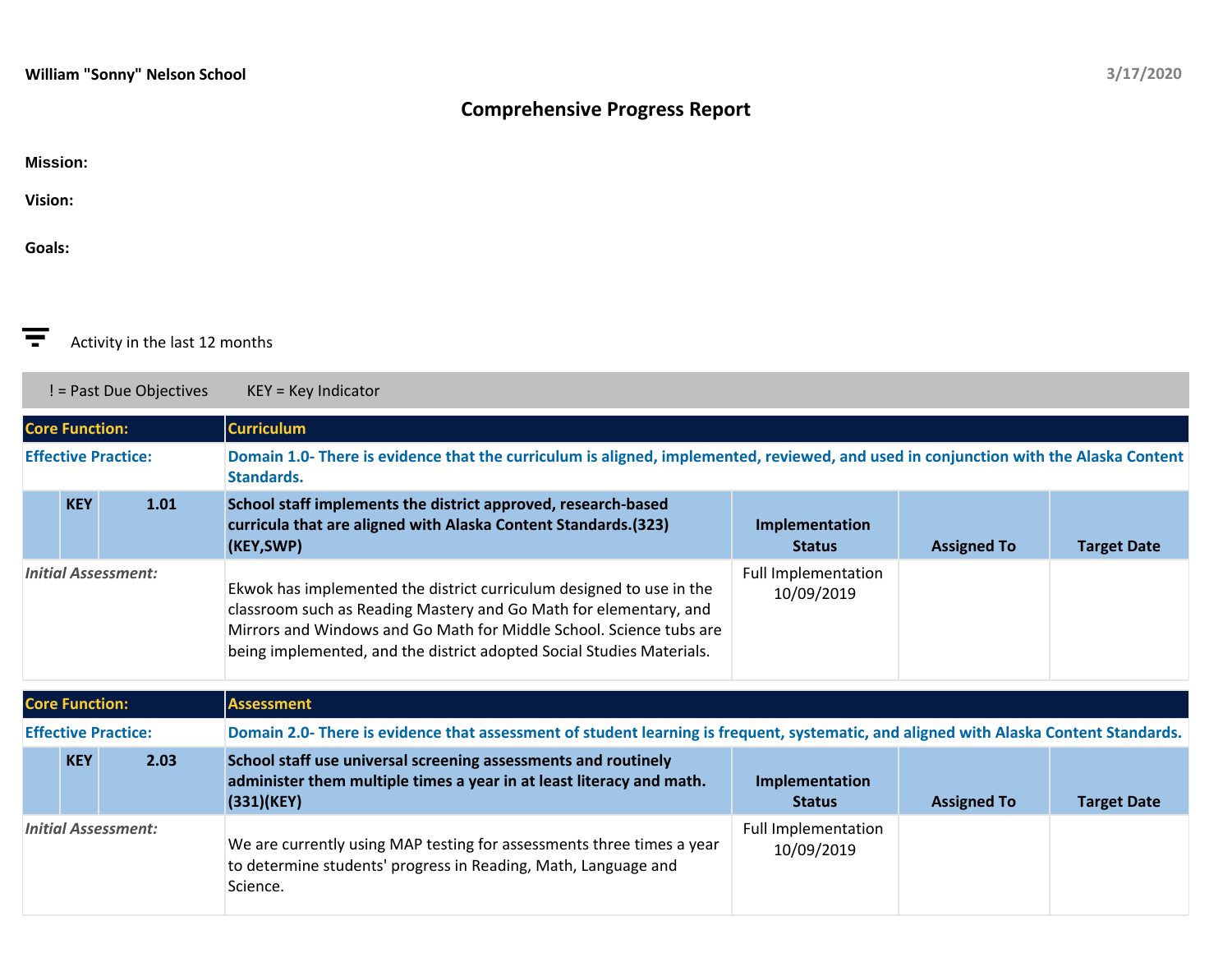| <b>Core Function:</b>                      |            |                            | <b>Instruction</b>                                                                                                                                                                                                                                                                                                                                                |                                          |                         |                    |  |
|--------------------------------------------|------------|----------------------------|-------------------------------------------------------------------------------------------------------------------------------------------------------------------------------------------------------------------------------------------------------------------------------------------------------------------------------------------------------------------|------------------------------------------|-------------------------|--------------------|--|
|                                            |            | <b>Effective Practice:</b> | Domain 3.0- There is evidence that research based, effective, and varied instructional strategies are used in all classrooms to meet the<br>needs of each student.                                                                                                                                                                                                |                                          |                         |                    |  |
| Ţ.                                         | <b>KEY</b> | 3.02                       | School staff implement a coherent, documented plan throughout the<br>school to ensure that all students receive core instruction and all low-<br>performing students receive additional support to help them meet or<br>exceed the state content standards.(335)(KEY,SWP)                                                                                         | Implementation<br><b>Status</b>          | <b>Assigned To</b>      | <b>Target Date</b> |  |
| <b>Initial Assessment:</b>                 |            |                            | The teachers and aides have collaborated to ensure that all students<br>are getting what they need to be successful in the classroom. Principal<br>makes sure that aides who are teaching different subjects have the<br>support they need to deliver effective instruction. Staff follows a written<br>schedule each day.                                        | <b>Limited Development</b><br>10/09/2019 |                         |                    |  |
| <b>How it will look</b><br>when fully met: |            |                            | When we receive the MAP testing scores we will be able to compare<br>scores between the FAII and Winter scores. Once we see where the<br>students are and where they are struggling, we will start using<br>intervention materials where needed. All teachers will use<br>interventions to lower-performing students to help bring them closer to<br>grade level. |                                          | <b>Roxanne Meneguin</b> | 12/06/2019         |  |
| <b>Actions</b>                             |            |                            |                                                                                                                                                                                                                                                                                                                                                                   | 1 of 3 (33%)                             |                         |                    |  |
|                                            |            |                            | 2/13/20 We are going to be giving the Winter Maps testing to students 1-8<br>grades. We will compare the winter test scores with the Fall test.                                                                                                                                                                                                                   | Complete 12/02/2019                      | Roxanne Meneguin        | 01/13/2020         |  |
|                                            |            | Notes:                     |                                                                                                                                                                                                                                                                                                                                                                   |                                          |                         |                    |  |
|                                            |            |                            | 3/17/20 Contract with an external trainer to provide continuous, on-site<br>professional development on the district-adopted math curriculum for<br> a  <br>grade levels.                                                                                                                                                                                         |                                          | Jon Clouse              | 09/15/2020         |  |
|                                            |            |                            | Notes: Roxanne will work with SSOS Coach and Jon Clouse to make this<br>happen.                                                                                                                                                                                                                                                                                   |                                          |                         |                    |  |
|                                            |            |                            | 3/17/20 The SI team will consistently meet to review the SI plan, check for<br>progress of meeting objectives, and make adjustments as needed.                                                                                                                                                                                                                    |                                          | Roxanne Meneguin        | 09/15/2020         |  |
|                                            |            |                            | Notes: Roxanne will work with the SI team and SSOS Coach on this objective.                                                                                                                                                                                                                                                                                       |                                          |                         |                    |  |
|                                            | <b>KEY</b> | 3.03                       | School staff use research-based instructional practices, programs and<br>materials.(337)(KEY,SWP)                                                                                                                                                                                                                                                                 | Implementation<br><b>Status</b>          | <b>Assigned To</b>      | <b>Target Date</b> |  |
|                                            |            | <b>Initial Assessment:</b> | The school consistently uses the District-approved curriculum.                                                                                                                                                                                                                                                                                                    | <b>Full Implementation</b><br>10/09/2019 |                         |                    |  |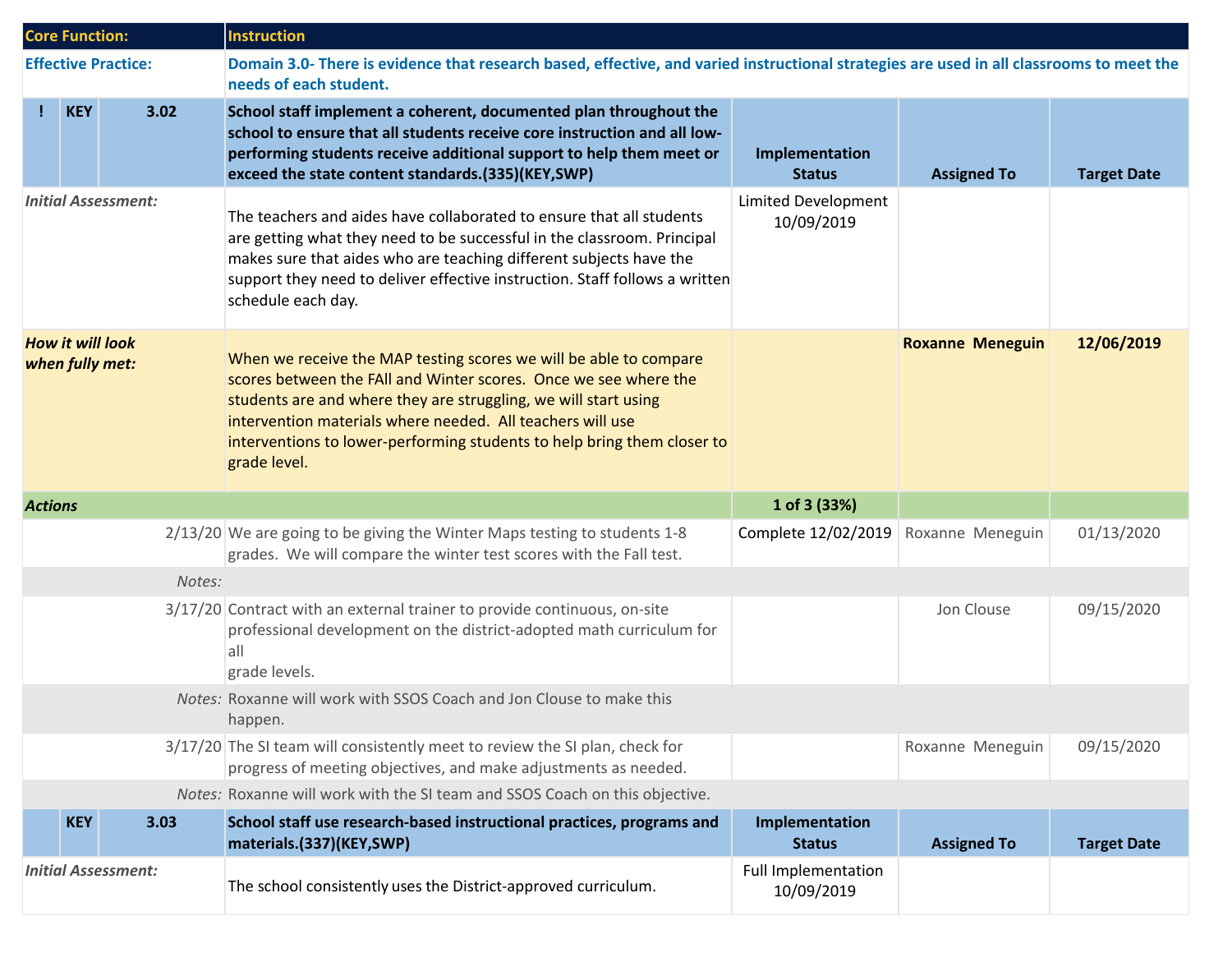|                                            | <b>KEY</b>            | 3.04                       | School staff consistently, and regularly measure the effectiveness of<br>instruction using data from a variety of formative assessments.(340)<br>(KEY)                                                                                                                                                                                  | Implementation<br><b>Status</b>          | <b>Assigned To</b>      | <b>Target Date</b> |
|--------------------------------------------|-----------------------|----------------------------|-----------------------------------------------------------------------------------------------------------------------------------------------------------------------------------------------------------------------------------------------------------------------------------------------------------------------------------------|------------------------------------------|-------------------------|--------------------|
| <b>Initial Assessment:</b>                 |                       |                            | Teachers use formative assessments from the Reading Mastery (such as<br>Fluency Checkout, Mastery Tests, etc) and Go Math, and oral<br>comprehension checks with Mirrors and Windows.                                                                                                                                                   | <b>Full Implementation</b><br>10/09/2019 |                         |                    |
|                                            | <b>Core Function:</b> |                            | <b>Supportive Learning Environment</b>                                                                                                                                                                                                                                                                                                  |                                          |                         |                    |
|                                            |                       | <b>Effective Practice:</b> | Domain 4.0- There is evidence that school culture and climate provide a safe, orderly environment conducive to learning.                                                                                                                                                                                                                |                                          |                         |                    |
|                                            | <b>KEY</b>            | 4.03                       | School staff communicate school-wide behavior expectations that are<br>understood and achieved by students, and staff provide positive<br>behavioral supports.(344)(KEY,SWP)                                                                                                                                                            | Implementation<br><b>Status</b>          | <b>Assigned To</b>      | <b>Target Date</b> |
|                                            |                       | <b>Initial Assessment:</b> | There are no significant behavior problems with the students in Ekwok.                                                                                                                                                                                                                                                                  | <b>Full Implementation</b><br>10/09/2019 |                         |                    |
|                                            | <b>KEY</b>            | 4.05                       | School staff provide extended learning opportunities, and students in<br>need of additional support regularly participate.(346)(KEY,SWP)                                                                                                                                                                                                | Implementation<br><b>Status</b>          | <b>Assigned To</b>      | <b>Target Date</b> |
| <b>Initial Assessment:</b>                 |                       |                            | After-school tutoring is available three days a week. Some students are<br>there on a regular basis, but not all. Students use it to finish homework<br>or catch up on missing work.                                                                                                                                                    | <b>Limited Development</b><br>10/09/2019 |                         |                    |
| <b>How it will look</b><br>when fully met: |                       |                            | We will have students going to after school tutoring on a more regular<br>basis to do supplementary work to go along with their content subjects<br>such as reading and math. Based on MAP scores, lesson/unit<br>assessments, and classroom observation we can determine what to use<br>during after school tutoring and intervention. | <b>Objective Met</b><br>02/13/20         | <b>Roxanne Meneguin</b> | 12/06/2019         |
| <b>Actions</b>                             |                       |                            |                                                                                                                                                                                                                                                                                                                                         |                                          |                         |                    |
|                                            |                       |                            | 2/13/20 Continuing to give after school tutoring support for students. By Fall of<br>2020 I would like to have a certified teacher doing the after school<br>tutoring or have a lower elementary tutor and a upper elementary and<br>MS tutoring.                                                                                       | Complete 09/01/2020 Roxanne Meneguin     |                         | 09/01/2020         |
|                                            |                       | Notes:                     |                                                                                                                                                                                                                                                                                                                                         |                                          |                         |                    |
|                                            | <b>KEY</b>            | 4.06                       | School and classroom environments reflect respect for all students<br>and cultures, and they reflect an understanding of the cultural values<br>of the students and community.(347)(KEY,SWP)                                                                                                                                            | Implementation<br><b>Status</b>          | <b>Assigned To</b>      | <b>Target Date</b> |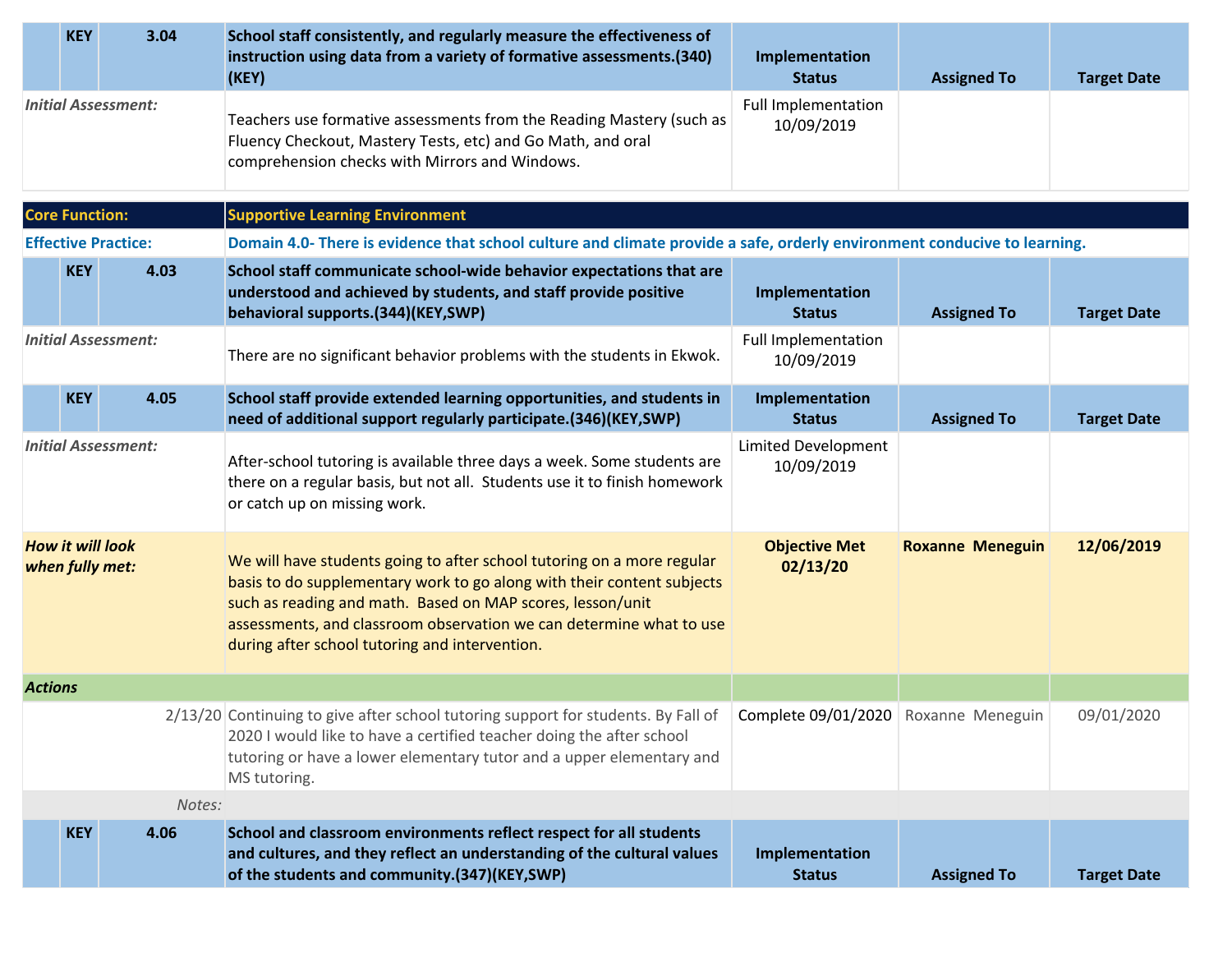| <b>Initial Assessment:</b>                 |            |        | 3/17/20 - Staff will work on the development and implementation to<br>build local cultural awareness and self-identity across all curriculum that<br>ends with a culminating student trip to the Alaska Native Heritage<br>Center in Anchorage.<br>10/9/19 - The school environment is respectful of cultural values for the<br>students and community. It is a safe environment for the students and<br>staff. | <b>Full Implementation</b><br>10/09/2019 |                         |                    |
|--------------------------------------------|------------|--------|-----------------------------------------------------------------------------------------------------------------------------------------------------------------------------------------------------------------------------------------------------------------------------------------------------------------------------------------------------------------------------------------------------------------|------------------------------------------|-------------------------|--------------------|
|                                            | <b>KEY</b> | 4.07   | School staff communicate effectively with parents about learning<br>expectations, student progress, and reinforcing learning at home; staff<br>implement effective strategies to increase parent engagement.(348)<br>(KEY)                                                                                                                                                                                      | Implementation<br><b>Status</b>          | <b>Assigned To</b>      | <b>Target Date</b> |
| <b>Initial Assessment:</b>                 |            |        | Expectations and progress are being communicated about ELA. With<br>another staff member possibly coming in, communication about Math<br>and other subjects will increase.                                                                                                                                                                                                                                      | <b>Limited Development</b><br>10/09/2019 |                         |                    |
| <b>How it will look</b><br>when fully met: |            |        | When fully implemented we will see at least 90% of parent engagement<br>whether it be academics or other school social events. We continue to<br>send home letters to parents, announce over the VHF radio for events<br>as well as put announcements on Facebook. Parents have been given<br>their child(rens) MAP scores.                                                                                     |                                          | <b>Roxanne Meneguin</b> | 04/15/2020         |
| <b>Actions</b>                             |            |        |                                                                                                                                                                                                                                                                                                                                                                                                                 | 1 of 2 (50%)                             |                         |                    |
|                                            |            |        | 2/13/20 I would like to to have parents to be able to have access to Power<br>School so they are able to see what their kids are doing with grades.                                                                                                                                                                                                                                                             | Complete 04/15/2020                      | Roxanne Meneguin        | 04/15/2020         |
|                                            |            | Notes: |                                                                                                                                                                                                                                                                                                                                                                                                                 |                                          |                         |                    |
|                                            |            |        | 3/17/20 Purchase attendance incentives to promote the implementation of a<br>school-wide attendance improvement plan.                                                                                                                                                                                                                                                                                           |                                          | Roxanne Meneguin        | 09/15/2020         |
|                                            |            |        | Notes: Roxanne will work with the SSOS Coach and Jon Clouse, Federal<br>Programs Director to make this happen.                                                                                                                                                                                                                                                                                                  |                                          |                         |                    |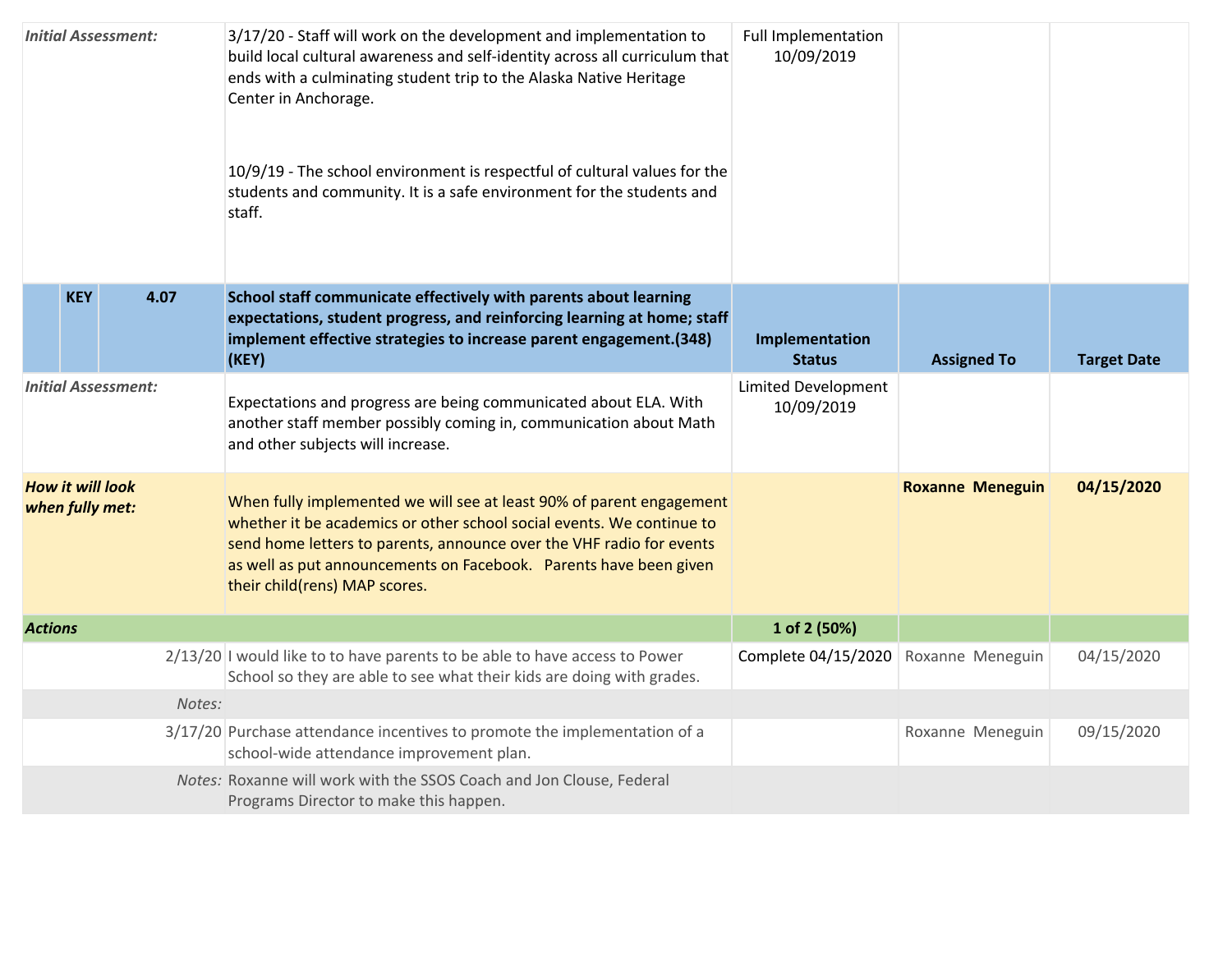|                                            | <b>KEY</b> | 4.08   | School priorities, goals, plans, and events are collaboratively<br>developed by school staff members, parents, students, and<br>community members, and these plans are communicated to all<br>stakeholders by school staff.(349)(KEY,SWP)                                                                                      | Implementation<br><b>Status</b>   | <b>Assigned To</b>      | <b>Target Date</b> |
|--------------------------------------------|------------|--------|--------------------------------------------------------------------------------------------------------------------------------------------------------------------------------------------------------------------------------------------------------------------------------------------------------------------------------|-----------------------------------|-------------------------|--------------------|
| <b>Initial Assessment:</b>                 |            |        | Currently, the staff, CSC members, parents and students collaborate<br>about plans for events for the school, such as sports, fundraisers and<br>trips. Academic goals and priorities are not currently collaboratively<br>dealt with. When school is fully staffed we will be able to sit down and<br>discuss academic goals. | Limited Development<br>10/22/2019 |                         |                    |
| <b>How it will look</b><br>when fully met: |            |        | We will have more participation during the CSC meetings by Parents<br>and community members to give their ideas and views on school events<br>as well as academically.                                                                                                                                                         |                                   | <b>Roxanne Meneguin</b> | 03/16/2020         |
| <b>Actions</b>                             |            |        |                                                                                                                                                                                                                                                                                                                                | 1 of 2 (50%)                      |                         |                    |
|                                            |            |        | 2/13/20 Make sure parents and community members know about the meetings,<br>such as CSC meetings, fundraiser meetingsetc. Postings, VHF calls,<br>notes home to parents and FB posting are to be done for announcing<br>meetings.                                                                                              | Complete 02/20/2020               | Mary Walcott            | 03/01/2020         |
|                                            |            | Notes: |                                                                                                                                                                                                                                                                                                                                |                                   |                         |                    |
|                                            |            |        | 2/13/20 Figuring out how to get parents to attend meetings.                                                                                                                                                                                                                                                                    |                                   | Roxanne Meneguin        | 12/31/2020         |
|                                            |            | Notes: |                                                                                                                                                                                                                                                                                                                                |                                   |                         |                    |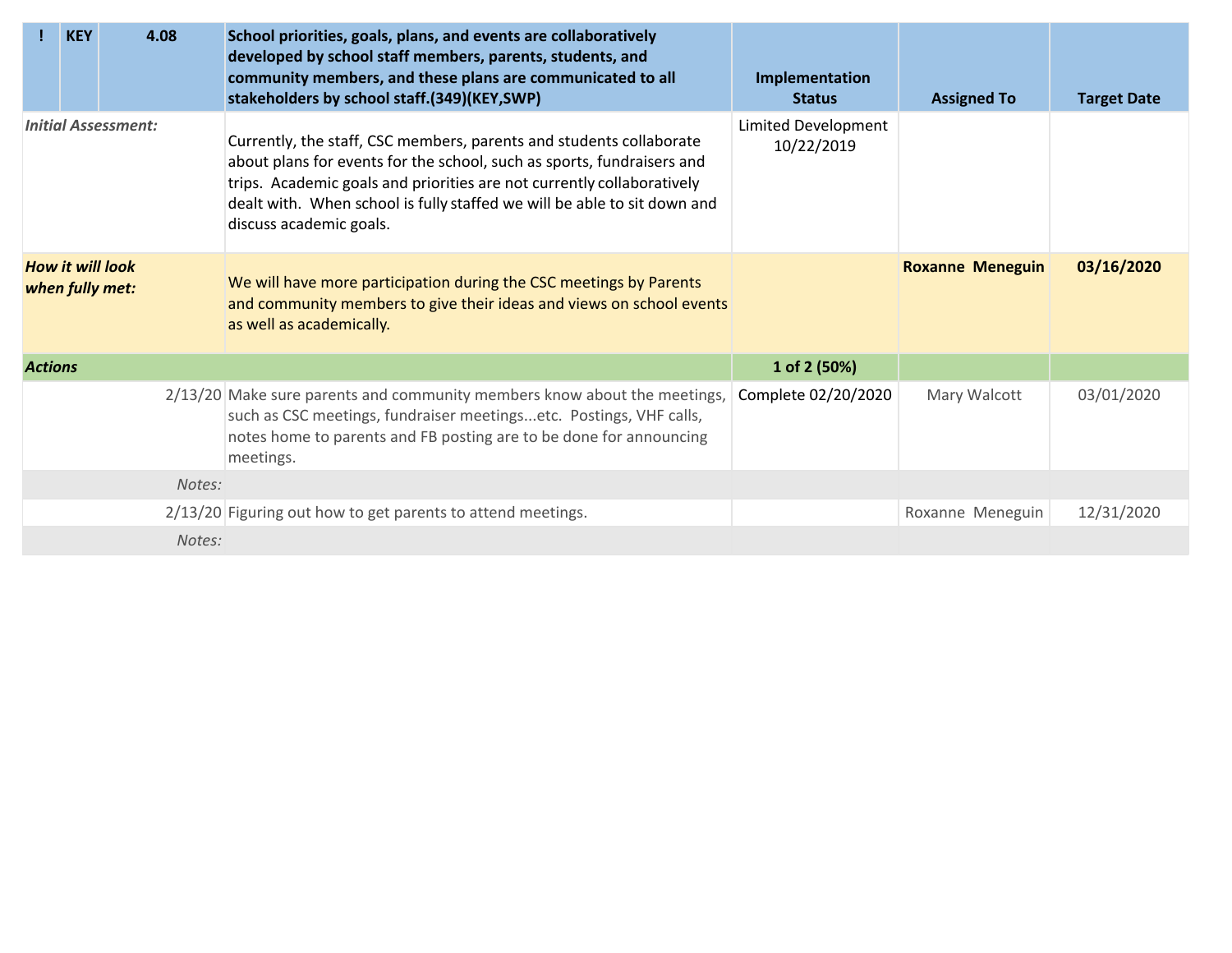| <b>Core Function:</b>                      |            |                            | <b>Professional Development</b>                                                                                                                                                                                                                                                                                            |                                          |                         |                    |  |  |
|--------------------------------------------|------------|----------------------------|----------------------------------------------------------------------------------------------------------------------------------------------------------------------------------------------------------------------------------------------------------------------------------------------------------------------------|------------------------------------------|-------------------------|--------------------|--|--|
|                                            |            | <b>Effective Practice:</b> | Domain 5.0- There is evidence that professional development is based on data and reflects the needs of students, schools, and the<br>district.                                                                                                                                                                             |                                          |                         |                    |  |  |
|                                            | <b>KEY</b> | 5.01                       | School staff use multiple sources of student assessment data as a<br>primary factor in determining professional development priorities.<br>(350)(KEY, SWP)                                                                                                                                                                 | Implementation<br><b>Status</b>          | <b>Assigned To</b>      | <b>Target Date</b> |  |  |
| <b>Initial Assessment:</b>                 |            |                            | Once I get fully staffed with a teacher, I can sit down with that person<br>and talk about where students are at and use the data from mastery<br>tests, MAP test and other daily work. I can use that information as a<br>source to determine what to bring in for Professional Development for<br>the rest of the staff. | <b>Limited Development</b><br>10/22/2019 |                         |                    |  |  |
|                                            |            |                            | Priority Score: 3<br><b>Opportunity Score: 3</b>                                                                                                                                                                                                                                                                           | Index Score: 9                           |                         |                    |  |  |
| <b>How it will look</b><br>when fully met: |            |                            | Being fully staffed, we can sit down and look at the data, such as MAP,<br>Peaks and curriculum assessments and determine where the students<br>are and where we, as teachers, need to go forward with the students.<br>We will use site-based inservice time to look at data and plan.                                    | <b>Objective Met</b><br>02/20/20         | <b>Roxanne Meneguin</b> | 05/15/2020         |  |  |
| <b>Actions</b>                             |            |                            |                                                                                                                                                                                                                                                                                                                            |                                          |                         |                    |  |  |
|                                            |            |                            | 2/13/20 Now that we are fully staff, we can start communicating about students' Complete 02/20/2020<br>achievements and successes as well as talking about the struggling<br>students who need more help.                                                                                                                  |                                          | Roxanne Meneguin        | 11/02/2019         |  |  |
|                                            |            | Notes:                     |                                                                                                                                                                                                                                                                                                                            |                                          |                         |                    |  |  |
|                                            |            | <b>Implementation:</b>     |                                                                                                                                                                                                                                                                                                                            | 02/20/2020                               |                         |                    |  |  |
| <b>Evidence</b>                            |            |                            | 2/20/2020<br>We are continuing to talk and watch students' progress through testing<br>and other curriculum assessments.                                                                                                                                                                                                   |                                          |                         |                    |  |  |
| <b>Experience</b>                          |            |                            | 2/20/2020<br>Communicating with the other teacher to keep up to date on students'<br>progress.                                                                                                                                                                                                                             |                                          |                         |                    |  |  |
|                                            |            | <b>Sustainability</b>      | 2/20/2020<br>Continue to communicate amongst the teachers.                                                                                                                                                                                                                                                                 |                                          |                         |                    |  |  |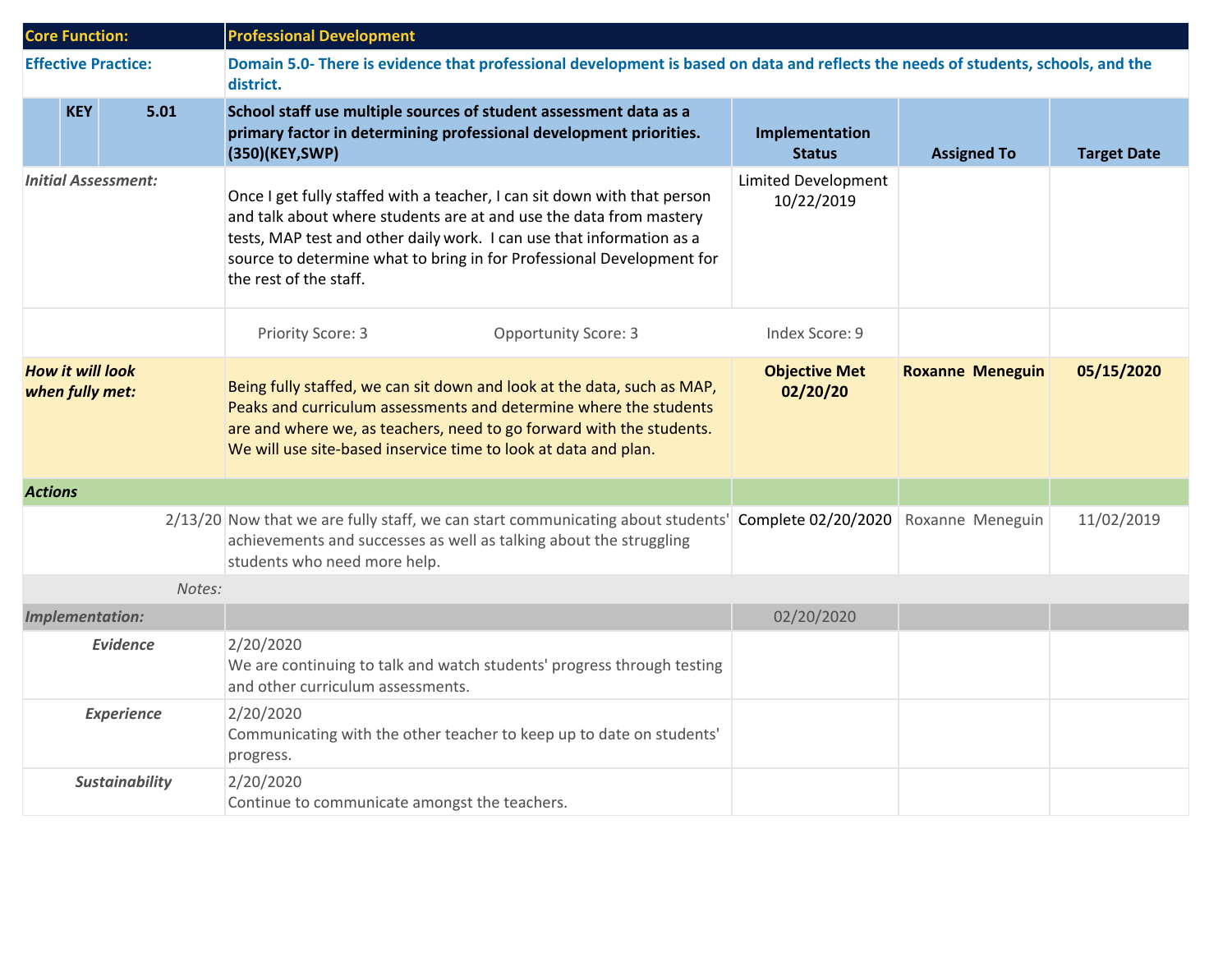|                                            | <b>KEY</b>            | 5.03                       | School staff embed professional development into daily routines and<br>practices.(353)(KEY)                                                                                                                                                                                                                                | Implementation<br><b>Status</b>          | <b>Assigned To</b>      | <b>Target Date</b> |
|--------------------------------------------|-----------------------|----------------------------|----------------------------------------------------------------------------------------------------------------------------------------------------------------------------------------------------------------------------------------------------------------------------------------------------------------------------|------------------------------------------|-------------------------|--------------------|
| <b>Initial Assessment:</b>                 |                       |                            | Once I get fully staffed with a teacher, I can sit down with that person<br>and talk about where students are at and use the data from mastery<br>tests, MAP test and other daily work. I can use that information as a<br>source to determine what to bring in for Professional Development for<br>the rest of the staff. | <b>Limited Development</b><br>10/22/2019 |                         |                    |
| <b>How it will look</b><br>when fully met: |                       |                            | As a full staff, we can collaborate on what we can bring in for PD to use<br>during our site inservice time, such as webinars, teaching videos and<br>bring it to the students in the classroom.                                                                                                                           |                                          | <b>Roxanne Meneguin</b> | 02/14/2020         |
| <b>Actions</b>                             |                       |                            |                                                                                                                                                                                                                                                                                                                            | 0 of 2 (0%)                              |                         |                    |
|                                            |                       |                            | 3/17/20 Contract with an external trainer to provide continuous, on-site<br>professional development on the district-adopted math curriculum for<br>all grade levels.                                                                                                                                                      |                                          | Jon Clouse              | 09/15/2020         |
|                                            |                       |                            | Notes: The principal will work with the SSOS Coach and Jon Clouse, Federal<br>Programs Director to make this happen.                                                                                                                                                                                                       |                                          |                         |                    |
|                                            |                       |                            | 2/13/20 Need to agree on needs and to decide what would best fit. Will lay out<br>a plan to use the site based in-service time. Decide how to use it in the<br>classroom.                                                                                                                                                  |                                          | Roxanne Meneguin        | 01/31/2021         |
|                                            |                       | Notes:                     |                                                                                                                                                                                                                                                                                                                            |                                          |                         |                    |
|                                            | <b>Core Function:</b> |                            | <b>Title Programs</b>                                                                                                                                                                                                                                                                                                      |                                          |                         |                    |
|                                            |                       | <b>Effective Practice:</b> | Domain 8.0                                                                                                                                                                                                                                                                                                                 |                                          |                         |                    |
|                                            |                       | 8.04                       | This school assists preschool children in the transition from early<br>childhood programs, such as Head Start, Even Start or any other<br>preschool program, to local elementary school programs.(2117)                                                                                                                    | Implementation<br><b>Status</b>          | <b>Assigned To</b>      | <b>Target Date</b> |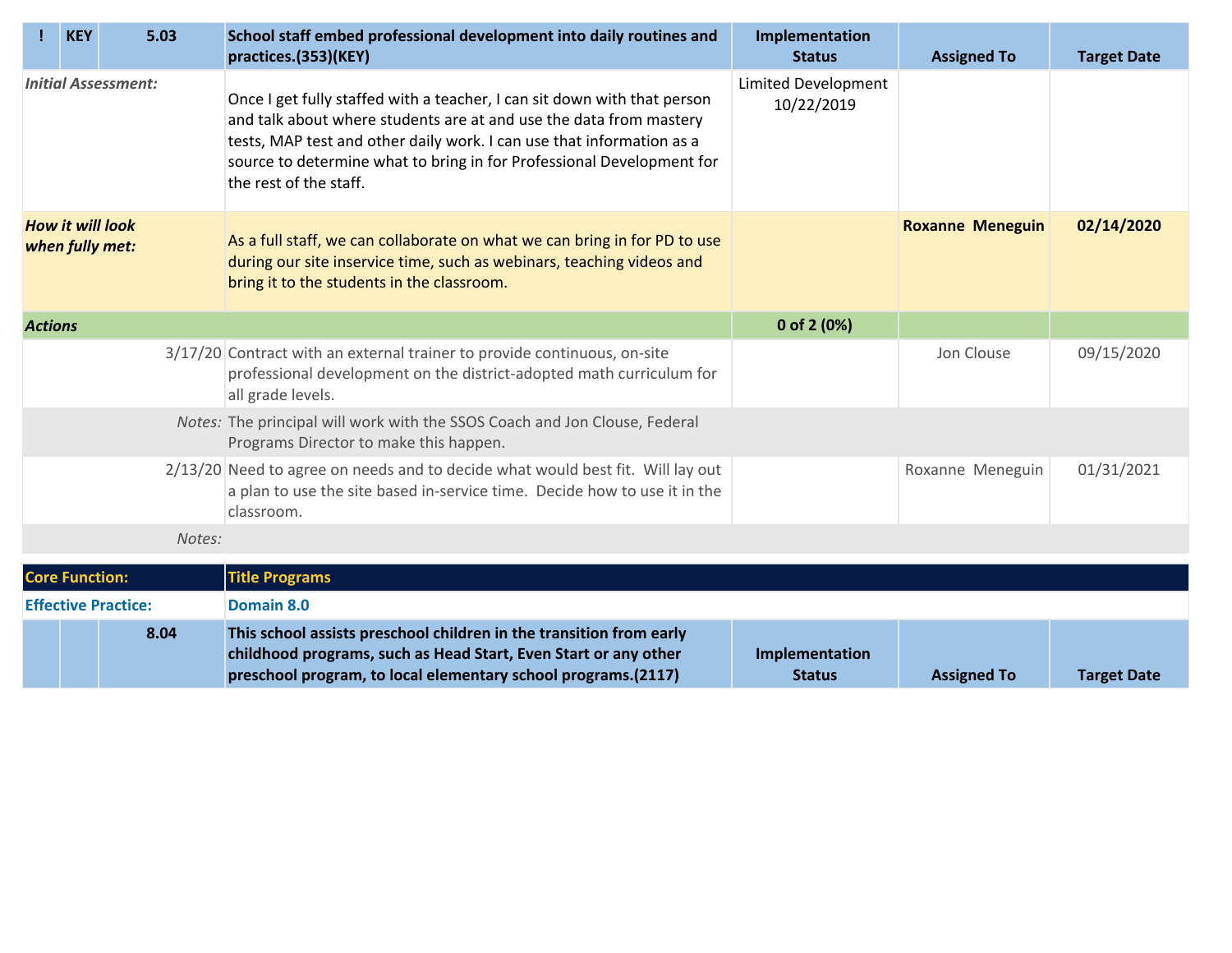| 8.05                       | Federal, State, and local service programs are integrated and<br>coordinated.(2118)                                                                                                                                                                                                                                                                                                                                                                                                                                                                                                                                                                                                                                                                                                                                                                                                                                                                                                                                                                                                 | Implementation<br><b>Status</b>          | <b>Assigned To</b> | <b>Target Date</b> |
|----------------------------|-------------------------------------------------------------------------------------------------------------------------------------------------------------------------------------------------------------------------------------------------------------------------------------------------------------------------------------------------------------------------------------------------------------------------------------------------------------------------------------------------------------------------------------------------------------------------------------------------------------------------------------------------------------------------------------------------------------------------------------------------------------------------------------------------------------------------------------------------------------------------------------------------------------------------------------------------------------------------------------------------------------------------------------------------------------------------------------|------------------------------------------|--------------------|--------------------|
| <b>Initial Assessment:</b> | 3/17/2020 - The school and district work together in a collaborative<br>effort to ensure Child Find occurs in Ekwok. There are no pre-school<br>programs/processes offered in Ekwok.<br>4/15/18 - The school works closely with Head Start to complete the<br>Child Find process. Currently, there are no pre-school programs offered<br>in Ekwok.<br>The school hosts a pre-kindergarten class for 3 and 4 year olds.<br>Preparing them for kindergarten is the goal of the class. As funding and<br>staff are available, the program will continue. 5/7/2013 Pre-<br>kindergarten class continues one hour a day each day of the week.<br>2014-2015 8/7/14 - The staff is not available to continue the school pre-<br>school group. This indicator does not apply because there are no early<br>childhood programs within the community. 4/13/16 We have incoming<br>Kindergartners start school half time after the last round of MAP testing<br>in April. 4/12/17 - Child find is completed when necessary. We don't<br>anticipate any kindergartners coming in for next year. | <b>Full Implementation</b><br>04/06/2012 |                    |                    |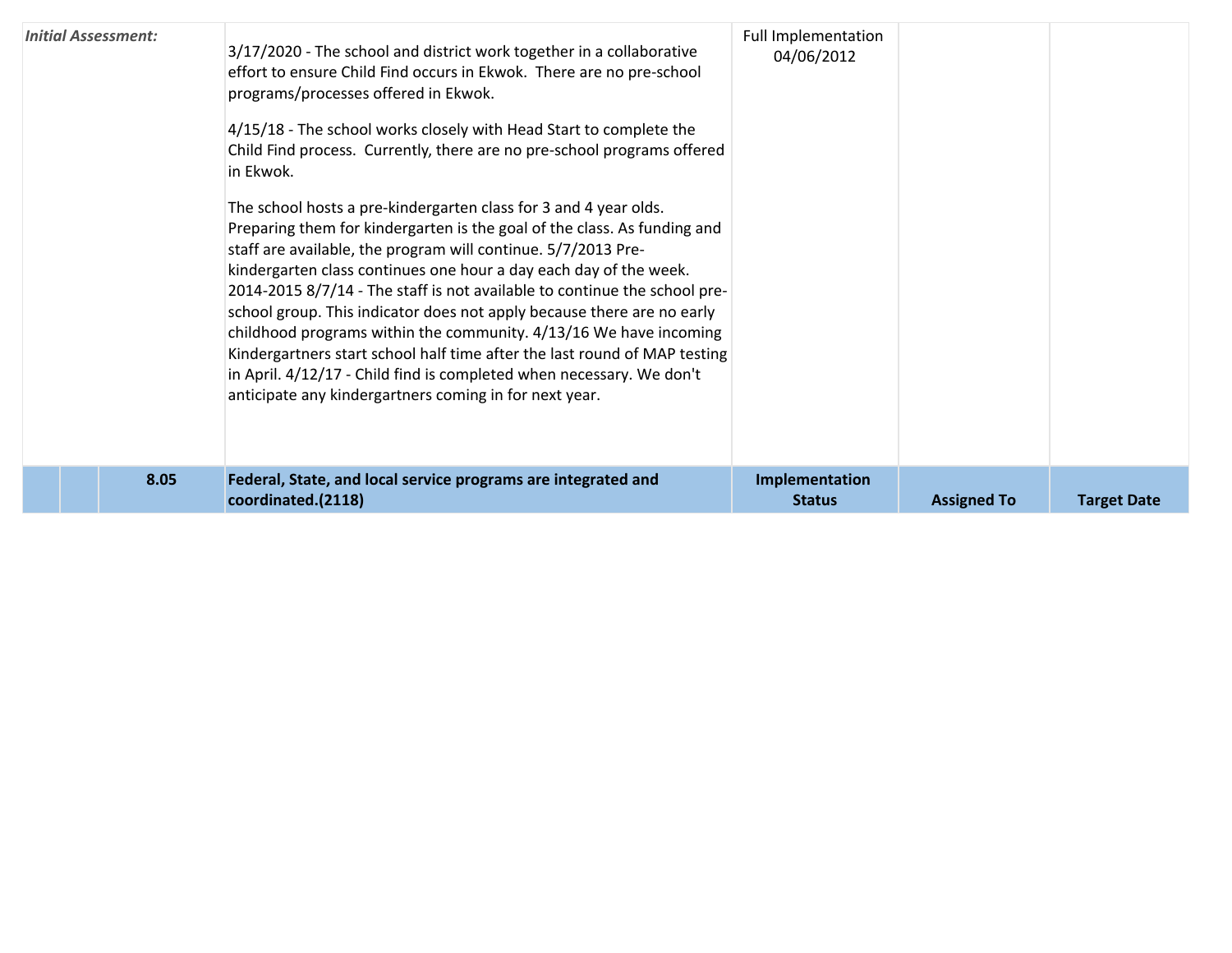|                            | 8.06 | All instructional paraprofessionals will meet minimum qualifications.<br>(2119)                                                                                                                                                                                                                                                                                                                                                                                                                                                                                                                                                                                                                                                                                                                                                                                                                                                                                                                                                                                                                                                                                           | Implementation<br><b>Status</b> | <b>Assigned To</b> | <b>Target Date</b> |
|----------------------------|------|---------------------------------------------------------------------------------------------------------------------------------------------------------------------------------------------------------------------------------------------------------------------------------------------------------------------------------------------------------------------------------------------------------------------------------------------------------------------------------------------------------------------------------------------------------------------------------------------------------------------------------------------------------------------------------------------------------------------------------------------------------------------------------------------------------------------------------------------------------------------------------------------------------------------------------------------------------------------------------------------------------------------------------------------------------------------------------------------------------------------------------------------------------------------------|---------------------------------|--------------------|--------------------|
|                            |      | aside programs are used in conjunction with Title I-C (migrant<br>education) program, and state funding to provide support for teachers<br>to become highly qualified, and provide high quality professional<br>development for staff. 2014-2015 8/7/14 - The school continues to<br>work with the district office personnel to integrate and coordinate the<br>federal and state programs to support students and teachers. The<br>school develops partnerships with local entities to support students,<br>staff, and programs. 4/13/16 - The school continues to work with the<br>district office personnel to integrate and coordinate the federal and<br>state programs to support students and teachers. The school develops<br>partnerships with local entities to support students, staff, and<br>programs. We continually contact district office personnel about state<br>and Federal programs. 4/12/17 - The school and district work together<br>to integrate the various programs to the students including Title IA<br>funds for after school tutoring and parent involvement, and migrant<br>funding for migrant family nights and other migrant services. |                                 |                    |                    |
|                            |      | of title grants including SI grants, Indian Ed, Title IA and others to build<br>the strongest possible schoolwide plan. Twin Hills has partnerships<br>established with the local Tribal Organizations to support school<br>activities and student engagement.<br>4/15/18 - Additional programs to the ones listed below that are<br>coordinated to serve student needs include Indian Education (Yup'ik<br>Studies) and Impact Aid.<br>The district office assists in coordinating and integrating the various<br>Federal and State services and programs. The Title I-A basic and set-                                                                                                                                                                                                                                                                                                                                                                                                                                                                                                                                                                                  | 04/06/2012                      |                    |                    |
| <b>Initial Assessment:</b> |      | 3/17/2020 - The district office assists each school with the coordination                                                                                                                                                                                                                                                                                                                                                                                                                                                                                                                                                                                                                                                                                                                                                                                                                                                                                                                                                                                                                                                                                                 | <b>Full Implementation</b>      |                    |                    |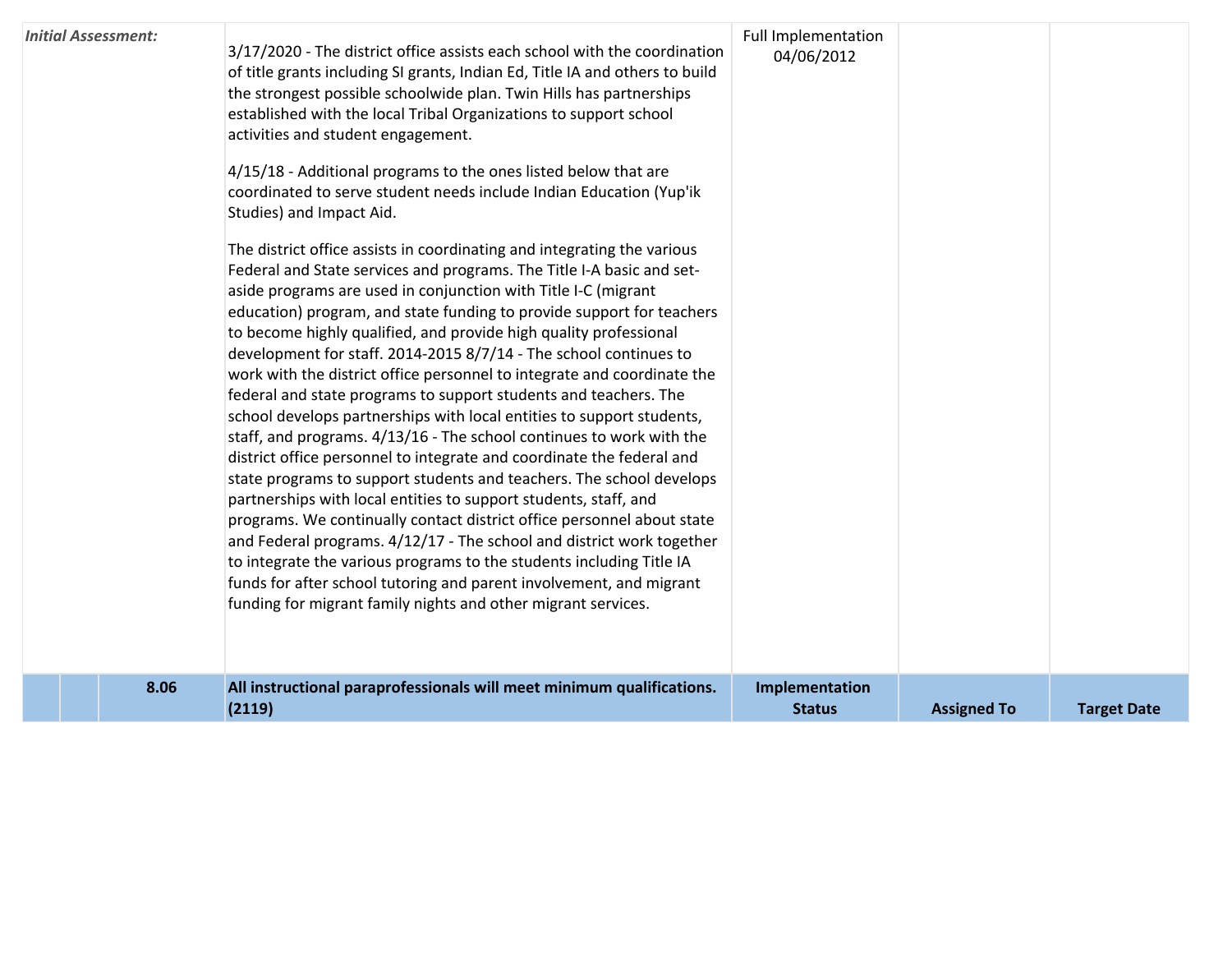| <b>Initial Assessment:</b> | 3/17/2020 - paraprofessionals are not hired unless they meet the<br>Alaska Paraprofessional Qualification requirements.<br>10/15/17 - All paraprofessionals have meet the Alaska Paraprofessional<br>Qualification requirements.<br>All teachers and paraprofessionals are "highly qualified". 2014-2015<br>8/7/14 - All teachers and instructional paraprofessionals are highly<br>qualified. 5/06/16 All teachers and instructional paraprofessionals<br>continue to be highly qualified. | <b>Full Implementation</b><br>04/06/2012 |                    |                    |
|----------------------------|---------------------------------------------------------------------------------------------------------------------------------------------------------------------------------------------------------------------------------------------------------------------------------------------------------------------------------------------------------------------------------------------------------------------------------------------------------------------------------------------|------------------------------------------|--------------------|--------------------|
| 8.07                       | The school will have strategies to attract and retain effective teachers.<br>(2120)                                                                                                                                                                                                                                                                                                                                                                                                         | Implementation<br><b>Status</b>          | <b>Assigned To</b> | <b>Target Date</b> |